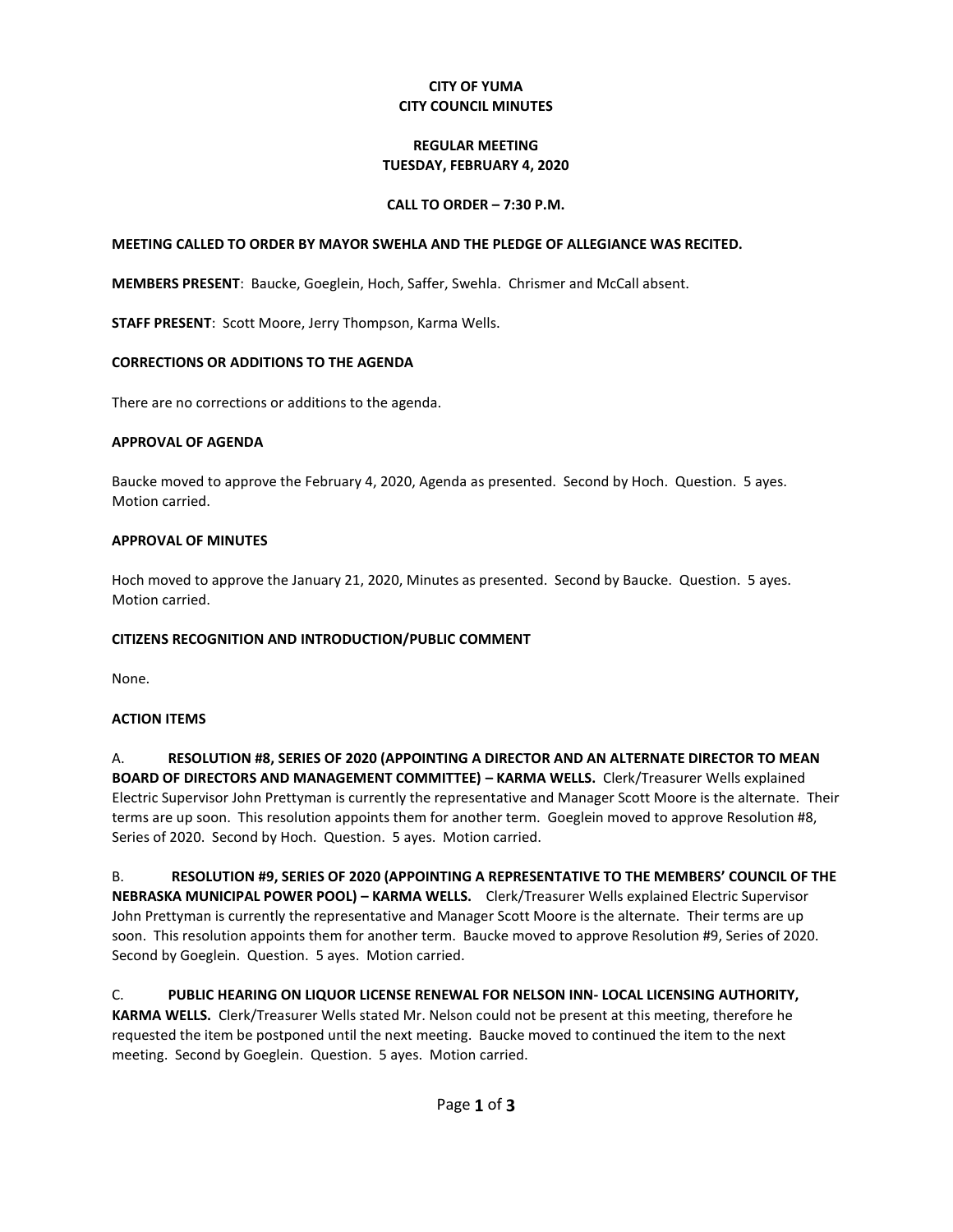D. **RESOLUTION #10, SERIES OF 2020 (SUBMITTING A LODGING TAX BALLOT ISSUE TO THE REGISTERED ELECTORS OF THE CITY OF YUMA AT THE APRIL 7, 2020, REGULAR MUNICIPAL ELECTION AND SETTING A BALLOT TITLE) – SCOTT MOORE.** Manager Moore introduced the resolution. There is a new version from what was mailed in the Council packets. Discussion was held. Saffer moved to approve Resolution #10, Series of 2020. Second by Goeglein. Question. 5 ayes. Motion carried.

E. **RESOLUTION #11, SERIES OF 2020 (APPROVING THE AIRPORT LAYOUT PLAN AND ACCEPTANCE OF THE AIRPORT MASTER PLAN) – SCOTT MOORE.** Manager Moore stated this resolution would authorize the Mayor to sign the Airport Layout Plan and accept the Airport Master Plan. Goeglein moved to approve Resolution #11, Series of 2020. Second by Hoch. Question. 5 ayes. Motion carried.

F. **APPROVAL OF BILLS – KARMA WELLS.** Clerk/Treasurer Wells provided additional lists of bills to Council. Hoch moved to pay the bills. Second by Baucke. Question. 5 ayes. Motion carried.

G. **PURCHASES IN EXCESS OF \$5,000 – SCOTT MOORE.** There were no purchases in excess of \$5,000.

# **ADDITIONAL BUSINESS**

None.

### **REPORTS**

### **CITY MANAGER, SCOTT MOORE**

Manager Moore stated the feral cat meeting was well attended and we received positive comments. February 27 and 28 will be the start of the program. The City received a grant for \$13,000 for the program.

Office Assistant Candy Gilliland has been a member of the Chamber of Commerce and recently has become the Chamber Vice President.

Manager Moore stated the Pletcher property was discussed at the last meeting. Manager Moore has started the process of a survey of the property. The golf course property is being surveyed also.

S.A.R.A. House is having an open house at the NJC building on February 21, 2020, from 12-2 P.M.

Missing Persons Day is February 4 and flags have been hung up around town. Mayor Pro Tem Goeglein explained Ms. Krissy King and Ms. Terri Frame provided the flags for Laura Saxton and Colorado Missing Persons Day in honor of Kelsie Schelling.

#### **CITY CLERK/TREASURER, KARMA WELLS**

Clerk/Treasurer Wells provided Council with the finance report.

# **CHIEF OF POLICE, JERRY THOMPSON**

Chief Thompson stated the second ID Theft class has been set up on February 13, at the Community Center at 6:30 P.M.

February 29, 2020, at 11 A.M. 7-Eleven will be hosting a Coffee with a Cop event.

#### **CITY COUNCIL REPORTS**